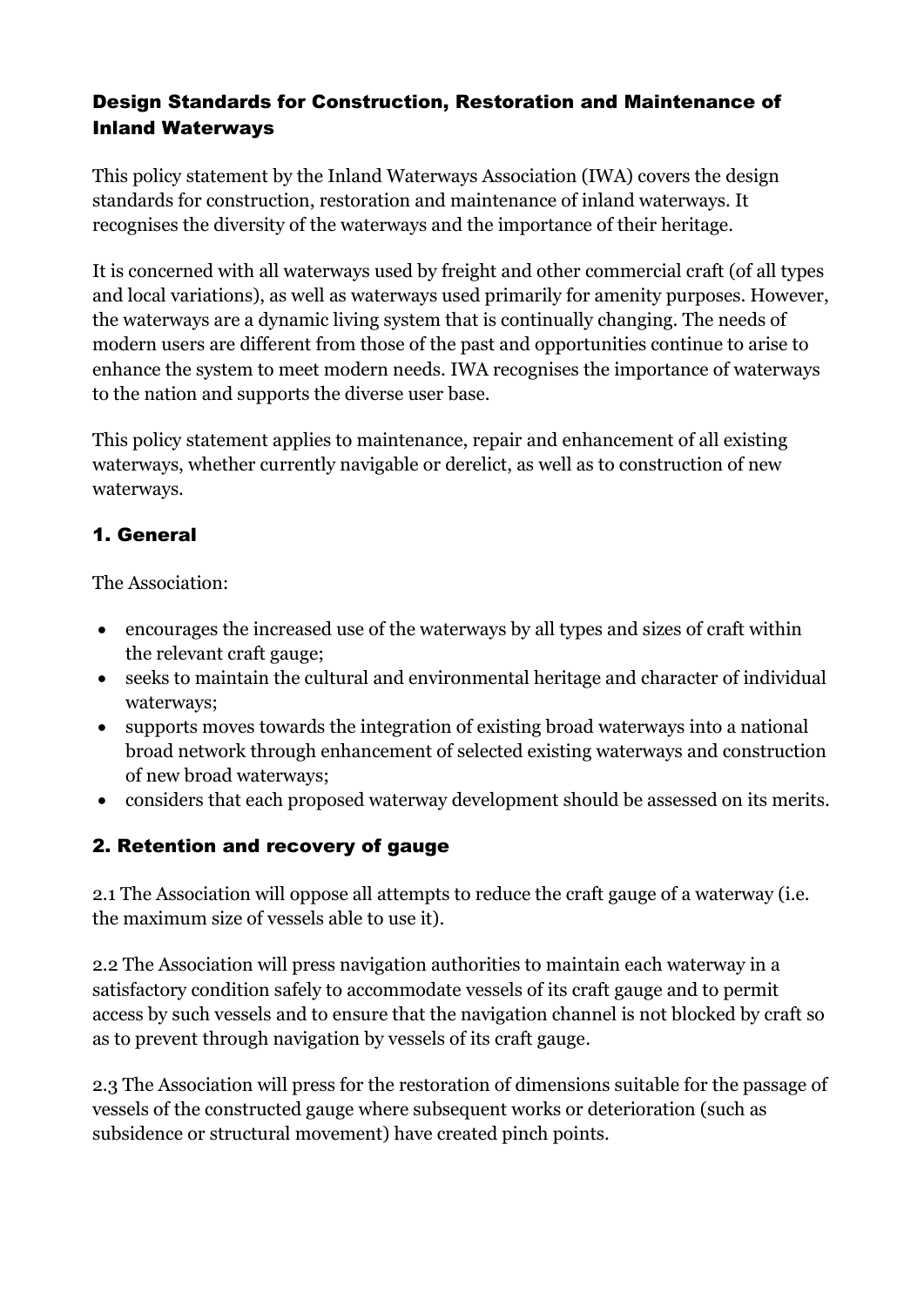2.4 The Association considers that the opportunity should be taken to make minor improvements to achieve the appropriate constructed gauge where structures of heritage value are repaired or restored.

2.5 On standing mast routes, the Association will press for retention or restoration of headroom adequate for the tallest masts of vessels typically able to use the waterway. Where there are existing crossings (e.g. by overhead cables or high-level bridges) that provide acceptable clearance, the Association will object to any proposals for new crossings that would reduce clearance along the waterway or its approaches from the sea.

2.6 Where either temporary or permanent works are planned which will affect a waterway (e.g. road, rail, or utilities crossings; bridge reconstruction; riparian development) the Association will press for retention of dimensions suitable for the passage of vessels of craft gauge. Where such works are planned to cross the route of a proposed new waterway or of an existing waterway proposed for restoration or enlargement, the Association will press for the provision of adequate clearance for vessels of the intended craft gauge so that no new pinch points are created.

2.7 As we have seen examples of new or reconstructed bridge crossings that are of sufficient height and width but still impede the passage of large craft due to poor channel configuration, we recommend the use of Swept Path Analysis (see Appendix) where a waterway route is to be amended or restored or works affecting a waterway route are planned.

#### 3. Minimum gauge of new, reconstructed and repaired works

The Association has the following views on gauge.

3.1 Any works intended to extend or enhance the waterway network should take into account:

- $\bullet$  the constructed gauge of the waterway(s) concerned;
- the dimensions of adjoining waterways, whether existing or planned;
- national and regional strategies for waterway gauges;
- the desirability of constructing them to accommodate craft of either narrow or broad standard craft gauges.

3.2 Works to accommodate craft of dimensions less than the relevant standard craft gauge would comply with Policy 3.1 if the route involved repair (as opposed to rebuilding) of a substantial number of structures (e.g. locks) where these were originally built for craft of less than the relevant standard craft gauge.

3.3.1 For each new narrow or broad waterway, the craft gauge should not be smaller in any dimension than the respective standard craft gauge and the swept path of a craft of standard gauge should be capable of being accommodated.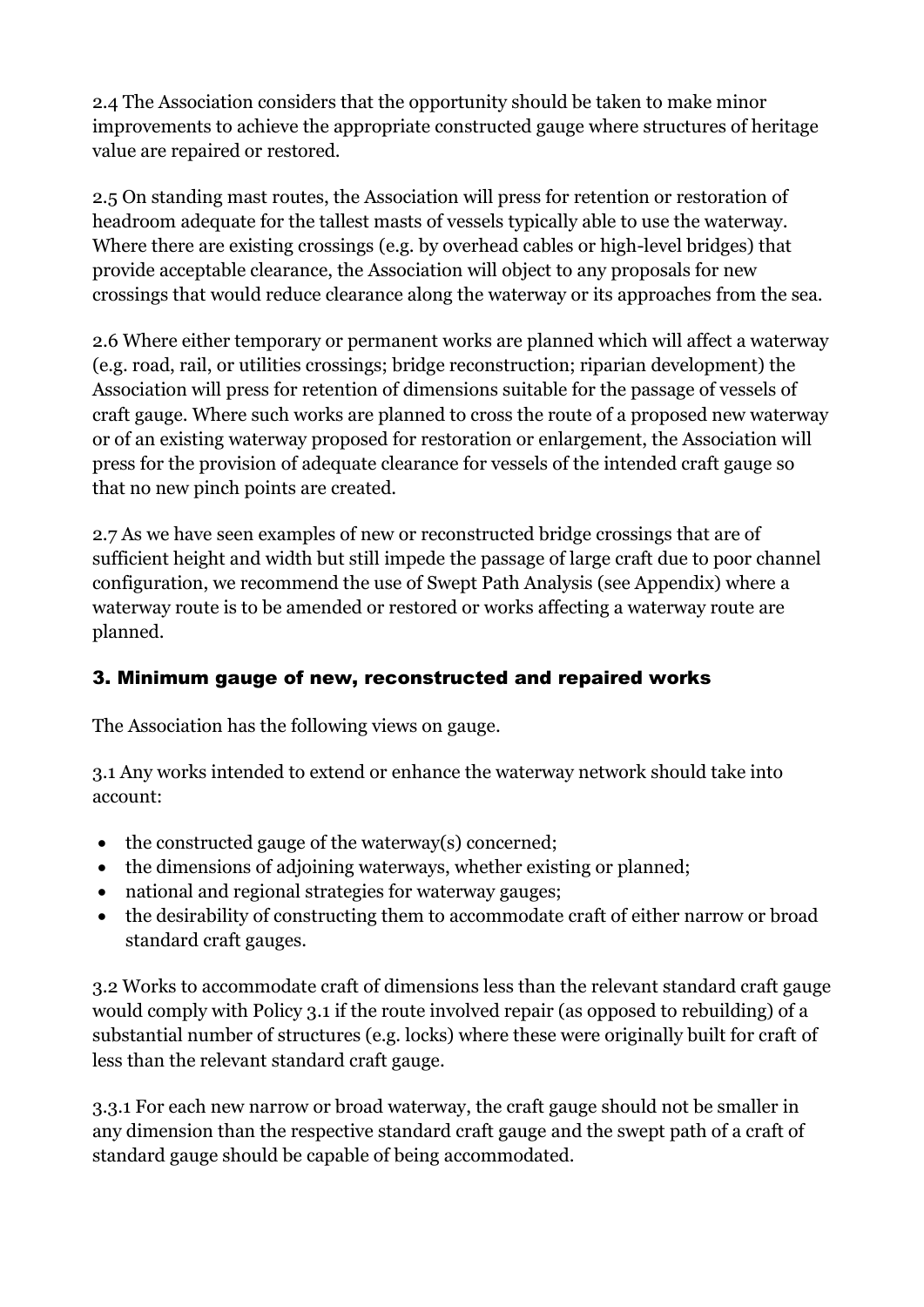3.3.2 For each narrow or broad waterway which is under restoration or currently navigable:

- each repaired structure should on completion be no smaller in any dimension (including swept path) than is required to pass vessels of the constructed gauge of the waterway;
- where structures are being built new or completely rebuilt, a relevant craft gauge should be adopted as part of any agreed strategy for that waterway;
- where no such strategy exists, consideration should be given to each structure built new or rebuilt being able to accommodate vessels of the respective standard craft gauge.
- individual waterways unlikely ever to be connected to the main, or the relevant subsidiary, network should be assessed on an individual basis.

## 4. Studies

The Association considers that any study of a project involving construction of a new waterway, enhancement of a waterway or restoration of a derelict waterway should consider:

- feasibility;
- degree of likely use;
- craft gauge;
- users and riparian owners;
- economic impacts;
- social and community benefits;
- sustainability;
- costs;
- water resources;
- environmental impacts;
- heritage value and character;
- planning and other permissions;
- health & safety;
- long-term economic management.

NOTE: These issues are not listed in order of priority.

# 5. Support

The Association will normally:

- support any proposed waterway development that appears to provide, in relation to its expected costs, major benefits to navigation users without substantial disbenefits to other interests;
- advocate that benefits to the wider community, economic and environmental impacts should be taken into account as appropriate;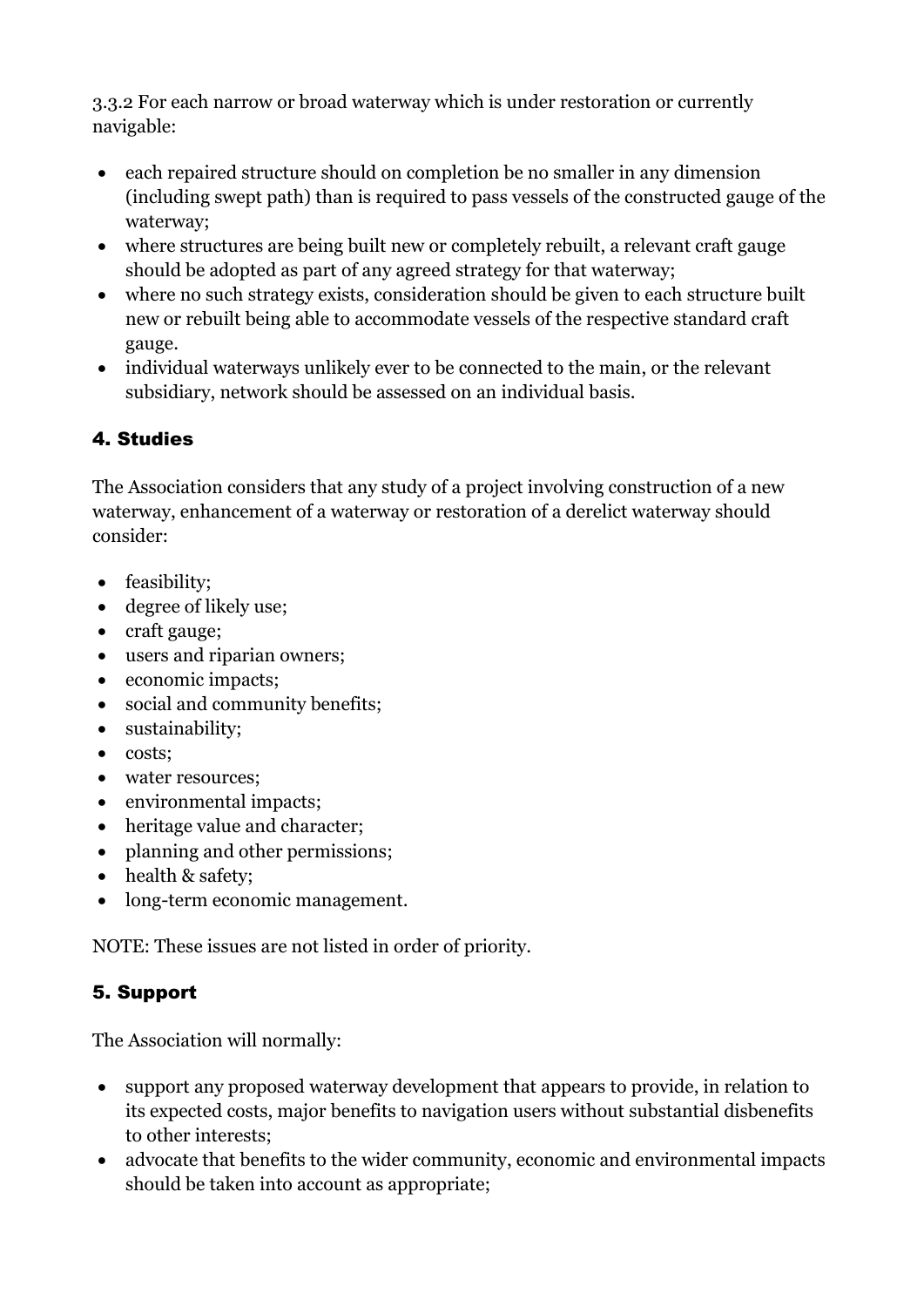not oppose a waterway project that appears to have low benefits in relation to costs or substantial adverse environmental impacts. However, it will not invest significant effort on such a project unless a realistic case for support has been provided.

## 6. Freight

The Association considers that:

- each new or improved commercial waterway should be constructed to accommodate modern freight and other commercial vessels; an indication of typical sizes of modern freight vessels on larger European waterways is given in the Appendix;
- achievement of sufficient headroom to allow passage by container carrying vessels with ISO containers stacked at least two-high should be prioritised where potential for such traffic can be identified;
- where there is potential for access from the sea, capacity should reflect current and predicted developments in river/sea shipping;
- for freight waterways intended solely for use by inland vessels, the size of waterway required to accommodate projected and potential future traffic should be assessed;
- in all cases the craft gauge should be selected to maximise the likely economic and environmental benefits.

# 7 Facilities

The Association considers that ideally every waterway should have:

- facilities for all forms of waterway recreational use;
- a continuous towing path alongside the waterway, not excepting road and other crossings;
- visitor moorings alongside the towing path or off-line at suitable locations;
- off-line permanent moorings;
- a suitable profile throughout (both above and below water level) for the passage of vessels of craft gauge;
- adequate landings where craft need to wait (e.g. at locks, moveable bridges);
- winding holes/swinging areas/turning places at regular intervals;
- on freight waterways, suitably located separate landings for freight and leisure vessels at lock approaches and elsewhere as necessary;
- on freight waterways, allocated waterside sites for freight terminals.

# 8. Environmental considerations

In certain circumstances there may be environmental constraints affecting achievement or maintenance of the waterway's capacity to accommodate vessels of constructed gauge. In these cases the Association prefers environmentally acceptable ways of accommodating vessels of constructed gauge rather than accepting a restriction to vessels of a smaller gauge. The Association takes a similar approach to constraints affecting the throughput of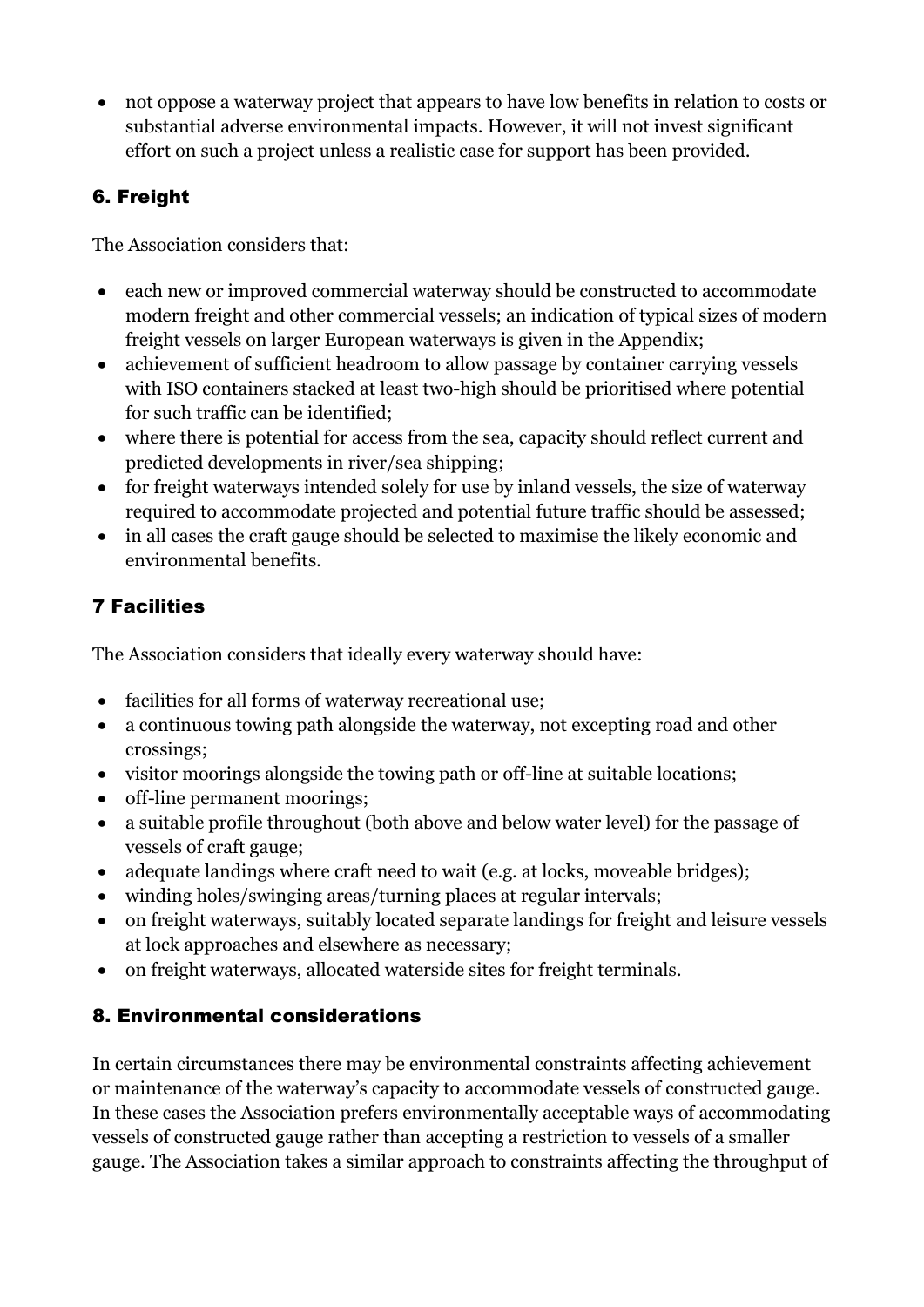the waterway, which might otherwise lead to restrictions on the number or frequency of vessels navigating it.

### 9. Heritage Considerations

Wherever practicable, heritage structures should be restored with similar materials and building methods as originally constructed, as long as it can meet the current needs for the use of the structure. Lock gates and lock gear should also be restored using designs that were contemporary with the waterway's construction or were known to have been used at some time during the life of the waterway. However, the heritage value and appropriateness of restoring to the original design should be assessed on a case by case basis.

#### 10. Water Control

10.1 Overflows take the form of by-washes conducting water supply around locks and side weirs allowing the discharge of excess water to protect navigation works from flooding. Each should be adequate to accommodate reasonably anticipated maximum flows.

10.2 On river navigations, flood locks, flood gates or similar devices are typically needed at the head of each side cut to protect the navigation from flooding.

10.3 The need and adequacy of side weirs should be determined before a pound is first filled on restoration or, if already in water, before being acquired from a third party.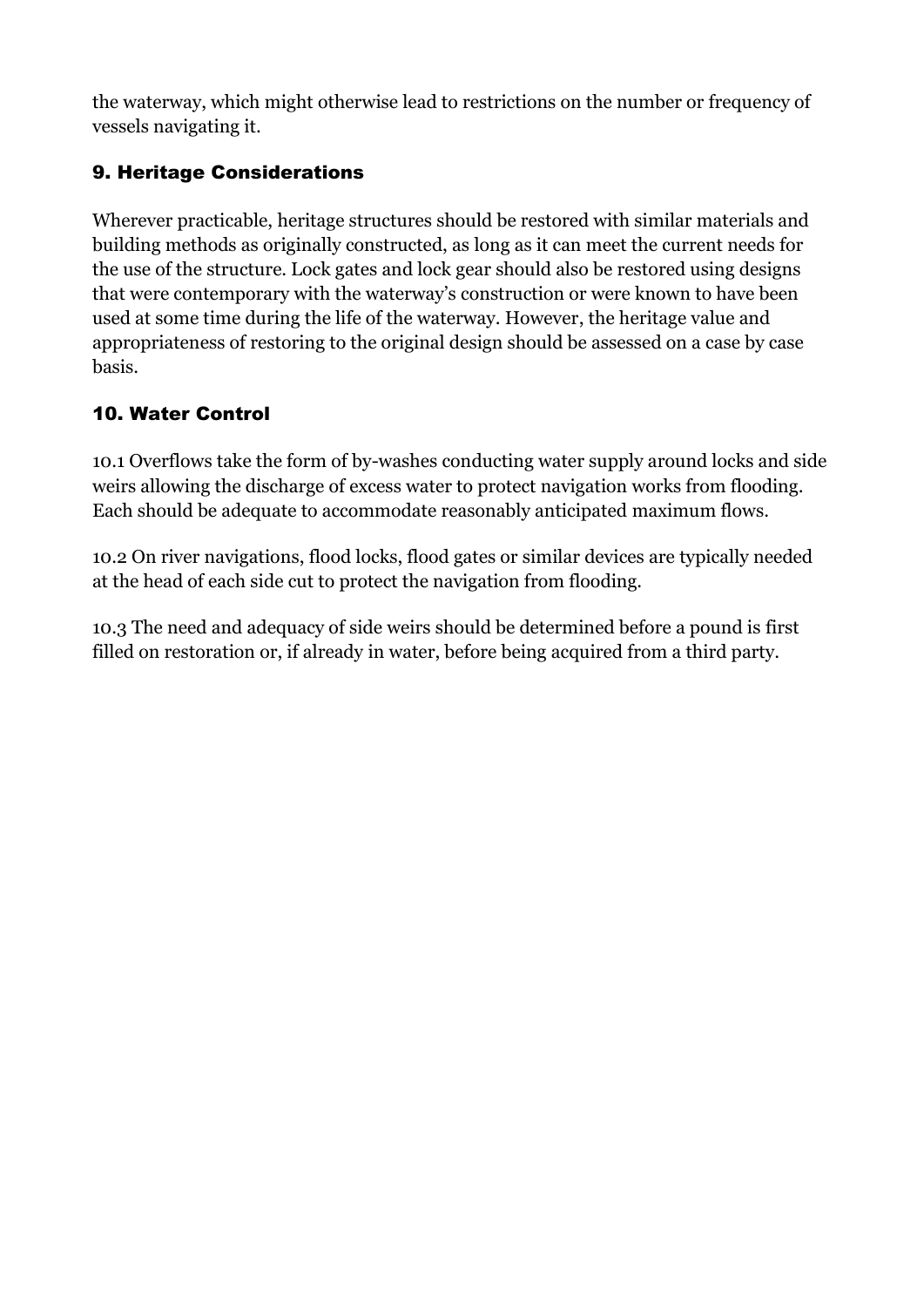## APPENDIX

#### A1. Definitions

For the purposes of this document, the following definitions will apply.

- Broad waterway a navigation constructed to accept craft with a maximum beam between 2.15m (7'1") and 4.35m (14'3").
- Constructed channel profile the cross section to which the channel was originally constructed or subsequently intentionally enlarged.
- Craft gauge the maximum length, beam, draught, and air draught of craft which it is currently intended should be able to pass through the channel and structures (e.g. locks, bridges) of the waterway.
- Constructed gauge the craft gauge of a waterway as originally constructed or as reconstructed subsequently with the intention of changing the craft gauge.
- Fairway that part of the channel in which craft passing along the waterway normally travel.
- Commercial waterway a navigation principally available for the passage of freightcarrying vessels.
- Narrow waterway a navigation constructed to accept craft with a maximum beam of 2.15 m (7'1") or less, not including canals designed for passage by tub boats only. (In addition, the Herefordshire & Gloucestershire Canal and the South Wales canals are considered to be narrow waterways.)
- Pinch point a structure or part of a structure, which has been constructed or reconstructed, or has deteriorated, to dimensions which do not allow the passage of vessels of constructed gauge.
- Standing mast route a waterway available to passage of vessels with tall masts without the need to lower masts (meaning that all low-level bridges must open to provide unlimited headroom across the width of at least craft gauge beam).
- Waterway an inland navigation, or length of an inland navigation, having a constant constructed gauge or a constant historic craft gauge, where the craft gauge is not defined by construction.
- Wide waterway a navigation accepting craft with a maximum beam greater than 4.35m (14'3").

## A2. Standard craft gauge

The constructed gauge varies among waterways and this policy statement seeks to ensure the protection of this gauge as a minimum in each case. Subject to paragraph 3.2, for structures being built new or rebuilt (but not for structures being reconstructed for conservation purposes or being repaired), the standard craft gauges for most narrow and broad waterways in England are:

- Length:  $22 \text{ m} (72'2'')$ ;
- Beam: 2.15 m  $(7'1'')$  for narrow waterways, 4.35 m  $(14'3'')$  for broad waterways;
- Draught: 1.3 m  $(4'3'')$  for narrow waterways, 1.5 m  $(5.0'')$  for broad waterways;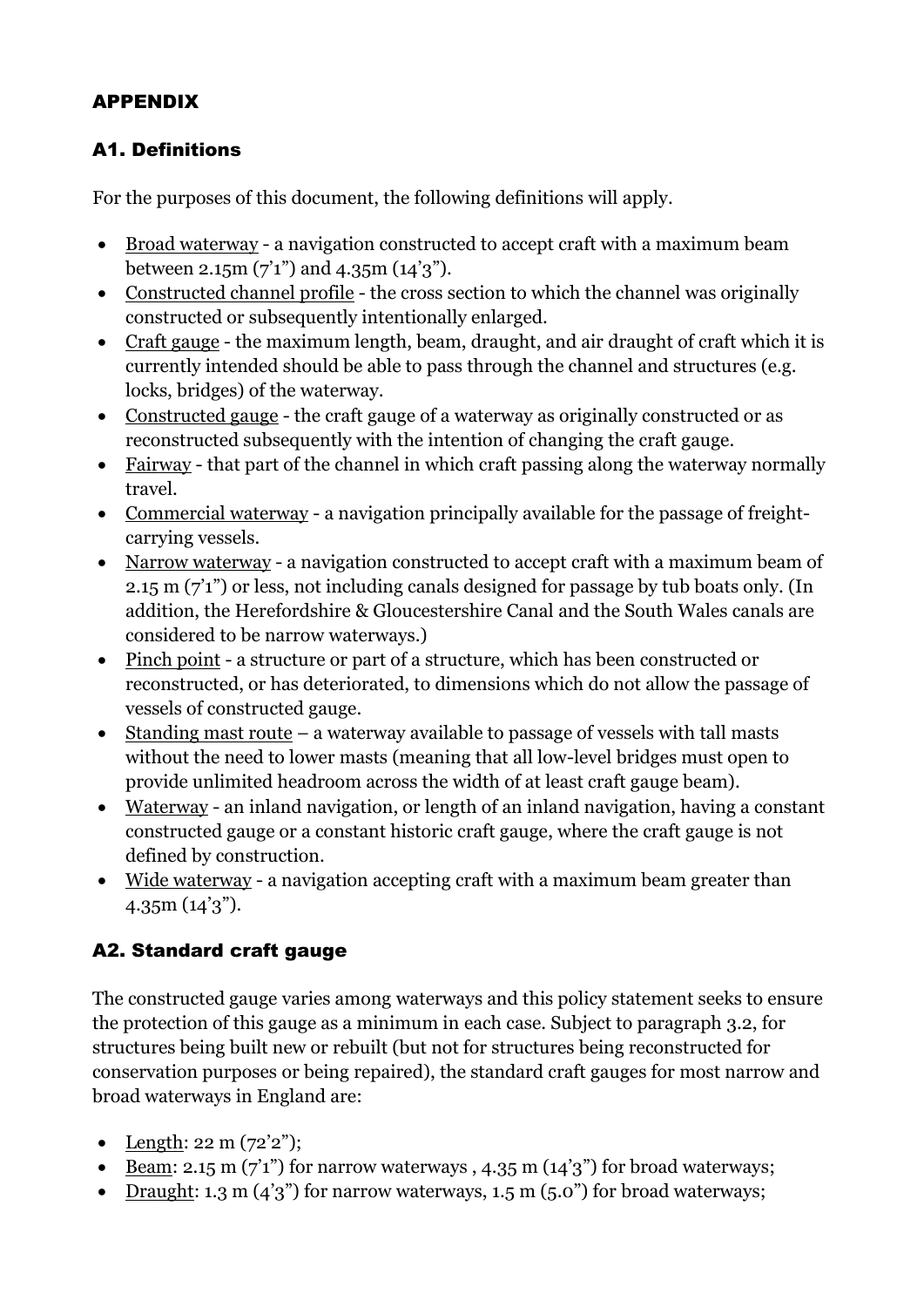Air draught: 2.2 m  $(7'3'')$  for narrow waterways; 2.7 m  $(8'10'')$  for broad waterways.

For modern freight waterways, an internationally agreed classification system is in place (CEMT, 1992). Most principal waterways in western Europe accommodate or are subject to proposals for enlargement to accommodate, vessels of the following craft gauges:

- **Class IV (for barges):** length 80-85m (262'6"-278'). Beam 9.5m (31'), draught 2.5m (8'), air draught 4.95m (16') or 6.7m (22'), cargo capacity 1000-15000 tonnes;
- **Class Va (for barges and river-sea ships**): length 95-110m (311'4"-361'), beam 11.4m (37'6"), draught 2.5m-4.5m (8'-15'), air draught 5.25m (17'), 7.0m (23') or 9.1m (30')\*\*, cargo capacity 1500-3000 tonnes;
- **Class Vb (also for pushed convoys – now the target minimum standard for international routes in Europe):** length 172-185m (564'-607'), beam 11.4m  $(37'6'')$ , draught 2,5-4.5m  $(8'$ -15'), air draught 5.25m  $(17')$ , 7.0m  $(23')$  or 9.1m  $(30')^{**}$ , cargo capacity 3200-6000 tonnes.
- \*\* for two, three or four layers of containers respectively.

## A3. Minimum Channel Dimensions

Width and depth - In slack water lengths (e.g. canals and some canalised sections of river navigations), the minimum dimensions of the channel required to accommodate craft of gauge beam B and gauge draught D at normal water level are as follows.

- Depth of fairway:  $D + 20\%$  or 0.3 m, whichever is greater.
- Width of fairway: 2.1 x B or 6 m, whichever is greater.
- Depth at landings, wharves, and moorings:  $D + 0.2$  m.
- Depth at other banks: At 1.0 m from every bank or, where there is a bank-side vegetation fringe, at the waterside of that fringe, no less than 0.6 m. Where protection is installed on the towpath bank, the depth at this bank shall be the depth the protection was designed to make possible. The depth at the non-towpath bank shall be deep enough to achieve the required fairway dimensions.
- At bridges and other narrows: The minimum straight navigable width should be 3 m (narrow waterways), 5.5 m (broad waterways).

These dimensions will need to be increased in river sections and other sections with significant flow, to allow for the effects of current and changing water levels.

Cross-section - In lengths where the channel is not restricted by structures or other local features, the ratio of the water cross section to the wetted cross section of a craft of craft gauge should be no less than 3.5:1, as an absolute minimum for short lengths, but 6:1 or greater is preferred, to reduce erosion and adverse effects on fringes of vegetation.

Channel lining: - Where new channel lining is installed, the depths and channel crosssection it creates should comply with the above requirements for craft gauge beam and draught.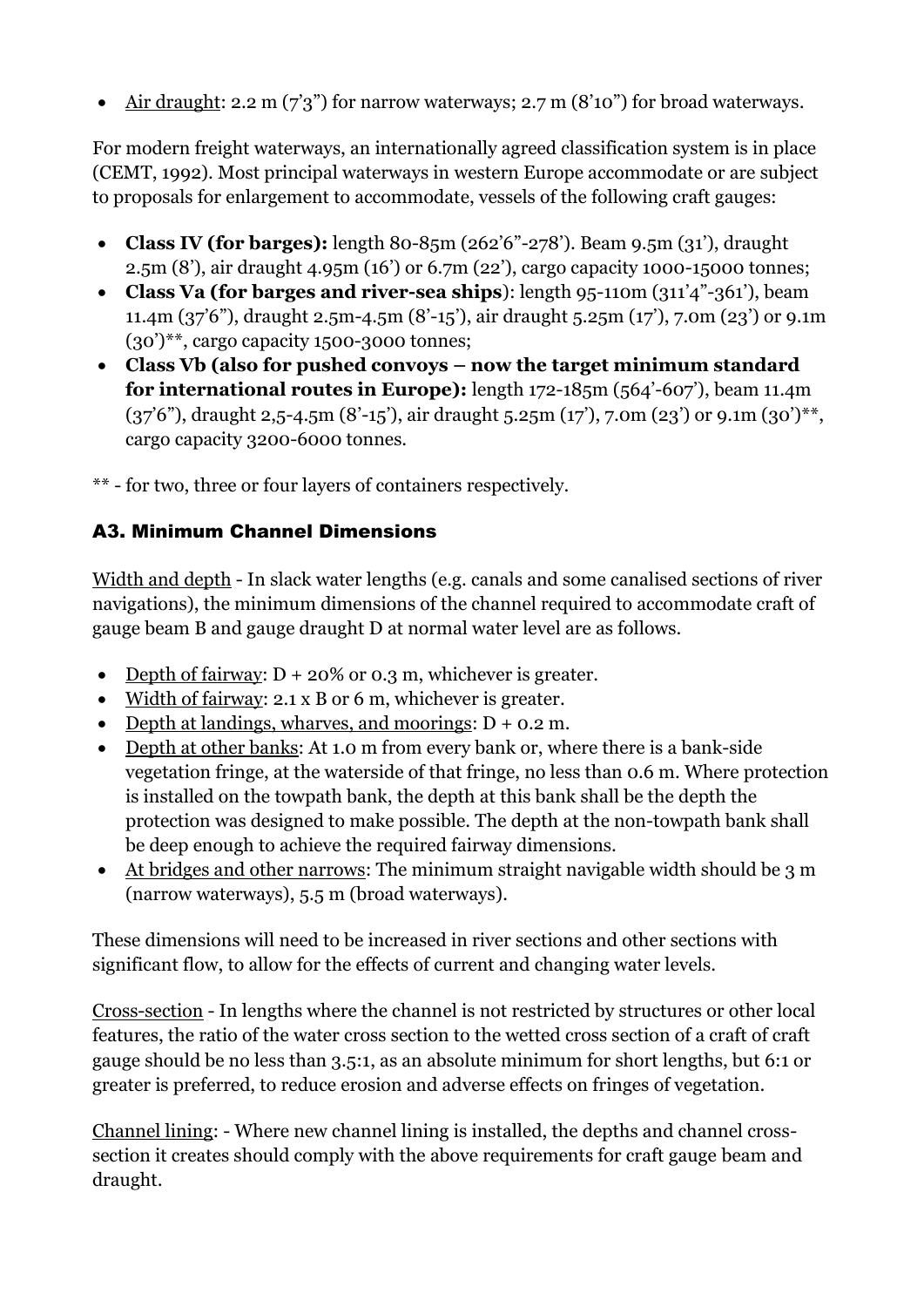Tidal and river navigations - On tidal navigations and sections of river navigations not covered in A2 above, including those which may have no constructed gauge, channel maintenance specifications should be derived for each waterway, in consultation with users, so as to facilitate safe and efficient navigation.

Bends - In all cases, fairway width on bends should be increased as necessary to ensure that two vessels of craft gauge can pass safely.

Headroom -

- On narrow waterways 2.8 m  $(9'2'')$  headroom is preferred although 2.5 m  $(8'2'')$ would comply with this policy.
- On broad waterways 3.0 m (9'10") headroom is desirable.

The required headroom should be provided over a width of at least craft gauge beam. For safety reasons the Association considers that there should be at least 0.3 m clearance above the craft air draught.

Towpath headroom - a minimum headroom over the towpath of 2.2 m is desirable under bridges.

Freeboard - minimum channel freeboard at highest design water level should be 0.3 m.

## A4 Dredging

The Association has the following views.

Profile - Whenever dredging is undertaken, it should recover the full constructed channel profile subject to local engineering constraints. Where it is not possible to confirm the dimensions of this profile, it should be estimated as a channel with the dimensions required above to accommodate vessels of constructed gauge or that defined by the original channel lining (e.g. puddled clay), whichever is smaller. Where the channel dimensions have been reduced by subsequent lining (e.g. with concrete or geotextile), dredging should be undertaken to the profile established by that lining in the lined length only.

Triggers - Dredging should be required as soon as the depth in any part of the fairway has degraded to less than the constructed gauge draught at normal water level. Dredging should be required at landings, wharves, and moorings as soon as the depth there has reduced to less than the constructed gauge draught.

Tidal waters - On each tidal navigation, a dredging plan should be agreed in consultation with users.